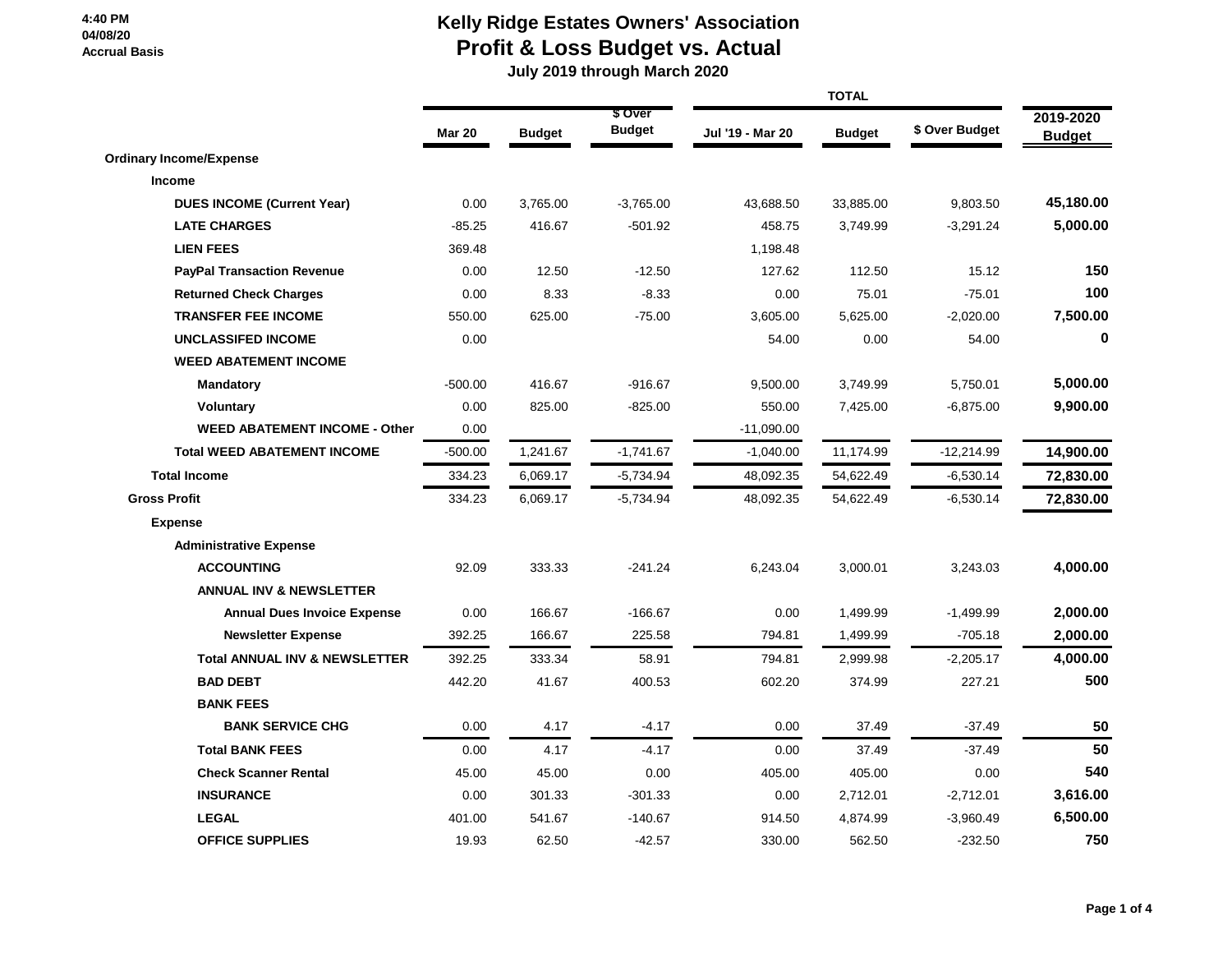## **Kelly Ridge Estates Owners' Association Profit & Loss Budget vs. Actual**

 **July 2019 through March 2020**

|                                            | <b>Mar 20</b> | <b>Budget</b> | \$ Over<br><b>Budget</b> | Jul '19 - Mar 20 | <b>Budget</b> | \$ Over Budget | 2019-2020<br><b>Budget</b> |
|--------------------------------------------|---------------|---------------|--------------------------|------------------|---------------|----------------|----------------------------|
| <b>P.O.BOX RENT</b>                        | 0.00          | 11.67         | $-11.67$                 | 154.00           | 104.99        | 49.01          | 140                        |
| <b>PayPal Transaction Expense</b>          | 0.00          | 8.33          | $-8.33$                  | 89.11            | 75.01         | 14.10          | 100                        |
| <b>Payroll Expenses</b>                    |               |               |                          |                  |               |                |                            |
| <b>Employer Taxes</b>                      | 0.00          |               |                          | 0.00             | 0.00          | 0.00           | 0                          |
| <b>Mileage Reimbursement</b>               | 0.00          |               |                          | 0.00             | 0.00          | 0.00           | 0                          |
| Wages                                      | 0.00          |               |                          | 0.00             | 0.00          | 0.00           | 0                          |
| <b>Payroll Expenses - Other</b>            | 0.00          |               |                          | 0.00             | 0.00          | 0.00           | 0                          |
| <b>Total Payroll Expenses</b>              | 0.00          |               |                          | 0.00             | 0.00          | 0.00           | 0                          |
| <b>POSTAGE</b>                             |               |               |                          |                  |               |                |                            |
| <b>BULK PERMIT FEE</b>                     | 0.00          | 19.58         | $-19.58$                 | 235.00           | 176.26        | 58.74          | 235                        |
| <b>POSTAGE - Other</b>                     | 0.00          | 75.00         | $-75.00$                 | 19.28            | 675.00        | $-655.72$      | 900                        |
| <b>Total POSTAGE</b>                       | 0.00          | 94.58         | $-94.58$                 | 254.28           | 851.26        | $-596.98$      | 1,135.00                   |
| <b>PRINTING</b>                            | 0.00          | 25.00         | $-25.00$                 | $-1.00$          | 225.00        | $-226.00$      | 300                        |
| <b>Rent Expense</b>                        | 850.00        | 425.00        | 425.00                   | 4,675.00         | 3,825.00      | 850.00         | 5,100.00                   |
| <b>TELEPHONE &amp; INTERNET</b>            | 124.09        | 166.67        | $-42.58$                 | 1,338.81         | 1,499.99      | $-161.18$      | 2,000.00                   |
| <b>Utilities</b>                           | 100.88        | 45.83         | 55.05                    | 527.00           | 412.51        | 114.49         | 550                        |
| <b>Total Administrative Expense</b>        | 2,467.44      | 2,440.09      | 27.35                    | 16,326.75        | 21,960.73     | $-5,633.98$    | 29,281.00                  |
| <b>AUTO/MILEAGE EXPENSE</b>                | 115.42        |               |                          | 813.58           | 0.00          | 813.58         | 0                          |
| <b>Bank Service Charges</b>                | 0.00          |               |                          | 0.00             | 0.00          | 0.00           | 0                          |
| <b>Communications and Event Exp.</b>       |               |               |                          |                  |               |                |                            |
| <b>SPECIAL EVENTS</b>                      |               |               |                          |                  |               |                |                            |
| <b>Annual Meeting Expense</b>              | 0.00          | 33.33         | $-33.33$                 | 0.00             | 300.01        | $-300.01$      | 400                        |
| <b>CHRISTMAS TREE LIGHTING</b>             | 0.00          | 25.00         | $-25.00$                 | 0.00             | 225.00        | $-225.00$      | 300                        |
| <b>Meet &amp; Greet</b>                    | 0.00          | 16.67         | $-16.67$                 | 0.00             | 149.99        | $-149.99$      | 200                        |
| <b>Summer BBQ</b>                          | 0.00          | 16.67         | $-16.67$                 | 0.00             | 149.99        | $-149.99$      | 200                        |
| <b>SPECIAL EVENTS - Other</b>              | 0.00          | 25.00         | $-25.00$                 | 279.74           | 225.00        | 54.74          | 300                        |
| <b>Total SPECIAL EVENTS</b>                | 0.00          | 116.67        | $-116.67$                | 279.74           | 1,049.99      | $-770.25$      | 1,400.00                   |
| <b>WEB SITE</b>                            | 0.00          | 19.58         | $-19.58$                 | 756.69           | 176.26        | 580.43         | 235                        |
| <b>Total Communications and Event Exp.</b> | 0.00          | 136.25        | $-136.25$                | 1,036.43         | 1,226.25      | $-189.82$      | 1,635.00                   |
| <b>COPY CHARGES</b>                        | 0.00          |               |                          | 17.33            |               |                |                            |
| <b>Executive Expenses</b>                  |               |               |                          |                  |               |                |                            |

 **Page 2 of 4**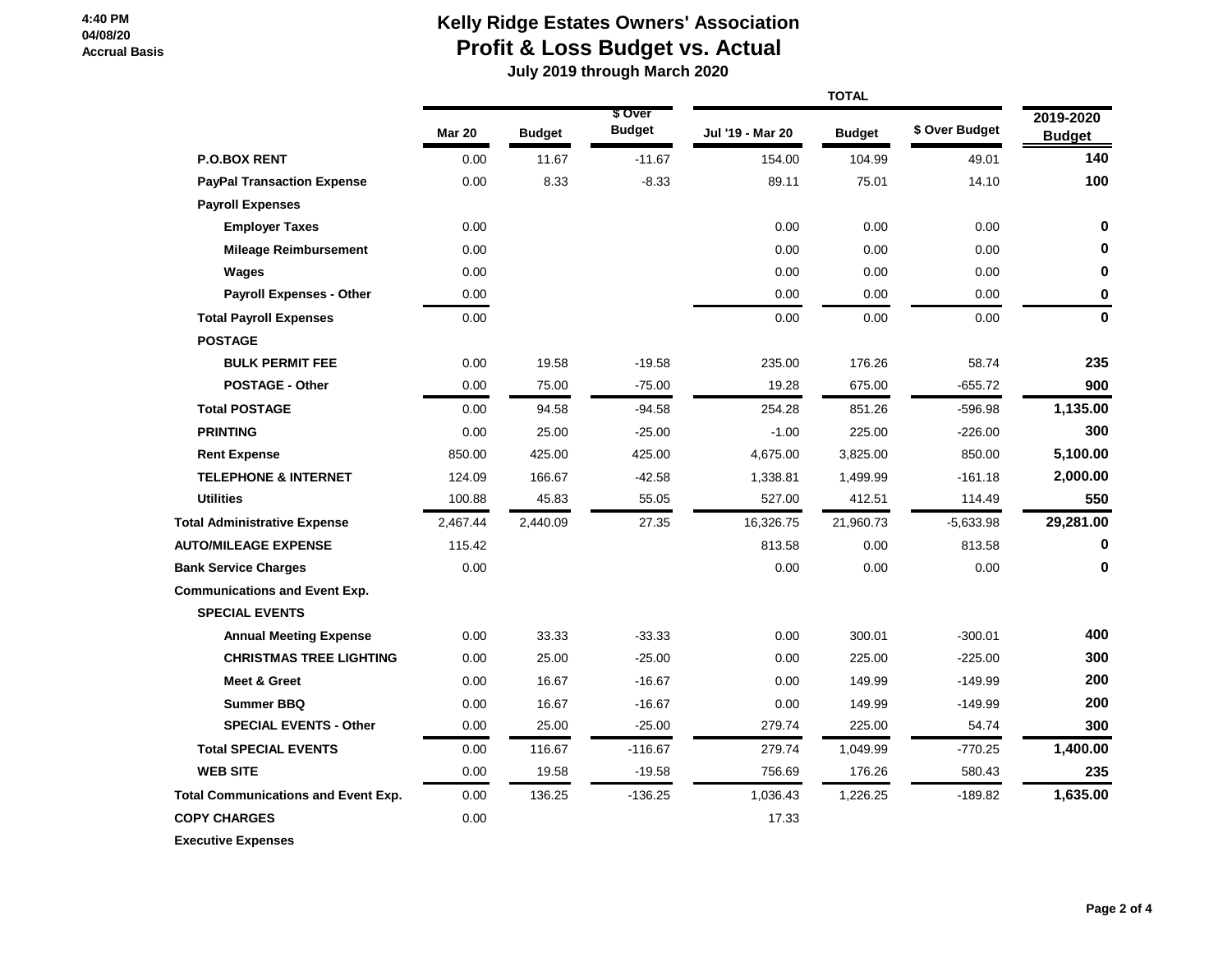# **Kelly Ridge Estates Owners' Association Profit & Loss Budget vs. Actual**

 **July 2019 through March 2020**

|                                       |               | <b>TOTAL</b>  |                          |                  |               |                |                            |
|---------------------------------------|---------------|---------------|--------------------------|------------------|---------------|----------------|----------------------------|
|                                       | <b>Mar 20</b> | <b>Budget</b> | \$ Over<br><b>Budget</b> | Jul '19 - Mar 20 | <b>Budget</b> | \$ Over Budget | 2019-2020<br><b>Budget</b> |
| <b>APRIL BALLOT MAILING</b>           | 1,100.00      | 208.33        | 891.67                   | 1,100.00         | 1,875.01      | $-775.01$      | 2,500.00                   |
| <b>CLEANUP PROJECT FALL</b>           | 0.00          | 125.00        | $-125.00$                | 5,219.02         | 1,125.00      | 4,094.02       | 1,500.00                   |
| <b>CLEANUP PROJECT SPRING</b>         | 0.00          | 125.00        | $-125.00$                | 0.00             | 1,125.00      | $-1,125.00$    | 1,500.00                   |
| <b>Security</b>                       | 0.00          | 41.67         | $-41.67$                 | 0.00             | 374.99        | $-374.99$      | 500                        |
| <b>Weed Abatement</b>                 |               |               |                          |                  |               |                |                            |
| Lots                                  | 0.00          | 1,191.67      | $-1,191.67$              | 3,740.00         | 10,724.99     | $-6,984.99$    | 14,300.00                  |
| <b>Right of Way</b>                   | 0.00          | 333.33        | $-333.33$                | 0.00             | 3,000.01      | $-3,000.01$    | 4,000.00                   |
| <b>Total Weed Abatement</b>           | 0.00          | 1,525.00      | $-1,525.00$              | 3,740.00         | 13,725.00     | $-9,985.00$    | 18,300.00                  |
| <b>Total Executive Expenses</b>       | 1,100.00      | 2,025.00      | $-925.00$                | 10,059.02        | 18,225.00     | $-8,165.98$    | 24,300.00                  |
| <b>NOTARY FEES</b>                    | 0.00          | 20.83         | $-20.83$                 | 130.00           | 187.51        | $-57.51$       | 250                        |
| <b>REPAIR AND MAINTENANCE</b>         | 0.00          |               |                          | 0.00             | 0.00          | 0.00           | $\mathbf 0$                |
| Tax & Misc. Expenses                  |               |               |                          |                  |               |                |                            |
| <b>TAXES</b>                          |               |               |                          |                  |               |                |                            |
| <b>Federal Income Tax</b>             | 0.00          | 0.83          | $-0.83$                  | 0.00             | 7.51          | $-7.51$        | 10                         |
| <b>State Income Tax</b>               | 0.00          | 0.83          | $-0.83$                  | 10.00            | 7.51          | 2.49           | 10                         |
| <b>Tax Preparation Service</b>        | 0.00          | 50.00         | $-50.00$                 | 1,280.00         | 450.00        | 830.00         | 600                        |
| <b>TAXES - Other</b>                  | 0.00          |               |                          | 0.00             | 0.00          | 0.00           | $\mathbf 0$                |
| <b>Total TAXES</b>                    | 0.00          | 51.66         | $-51.66$                 | 1,290.00         | 465.02        | 824.98         | 620                        |
| <b>UNCLASSIFED EXPENSES</b>           | 0.00          |               |                          | 0.00             |               |                |                            |
| <b>Total Tax &amp; Misc. Expenses</b> | 0.00          | 51.66         | $-51.66$                 | 1,290.00         | 465.02        | 824.98         | 620                        |
| <b>Temporary Services</b>             |               |               |                          |                  |               |                |                            |
| Labor                                 | 965.00        | 1,166.67      | $-201.67$                | 8,286.08         | 10,499.99     | $-2,213.91$    | 14,000.00                  |
| Mileage                               | 0.00          | 83.33         | $-83.33$                 | 274.68           | 750.01        | $-475.33$      | 1,000.00                   |
| <b>Temporary Services - Other</b>     | 0.00          |               |                          | 0.00             | 0.00          | 0.00           | $\mathbf 0$                |
| <b>Total Temporary Services</b>       | 965.00        | 1,250.00      | $-285.00$                | 8,560.76         | 11,250.00     | $-2,689.24$    | 15,000.00                  |
| <b>TRAINING/SEMINAR EXPENSE</b>       | 0.00          | 12.50         | $-12.50$                 | 0.00             | 112.50        | $-112.50$      | 150                        |
| <b>Total Expense</b>                  | 4,647.86      | 5,936.33      | $-1,288.47$              | 38,233.87        | 53,427.01     | $-15,193.14$   | 71,236.00                  |
| <b>Net Ordinary Income</b>            | $-4,313.63$   | 132.84        | $-4,446.47$              | 9,858.48         | 1,195.48      | 8,663.00       | 1,594.00                   |
| <b>Other Income/Expense</b>           |               |               |                          |                  |               |                |                            |
| <b>Other Income</b>                   |               |               |                          |                  |               |                |                            |
| <b>INTEREST INCOME</b>                | 0.00          |               |                          | 0.00             | 0.00          | 0.00           | $\bf{0}$                   |